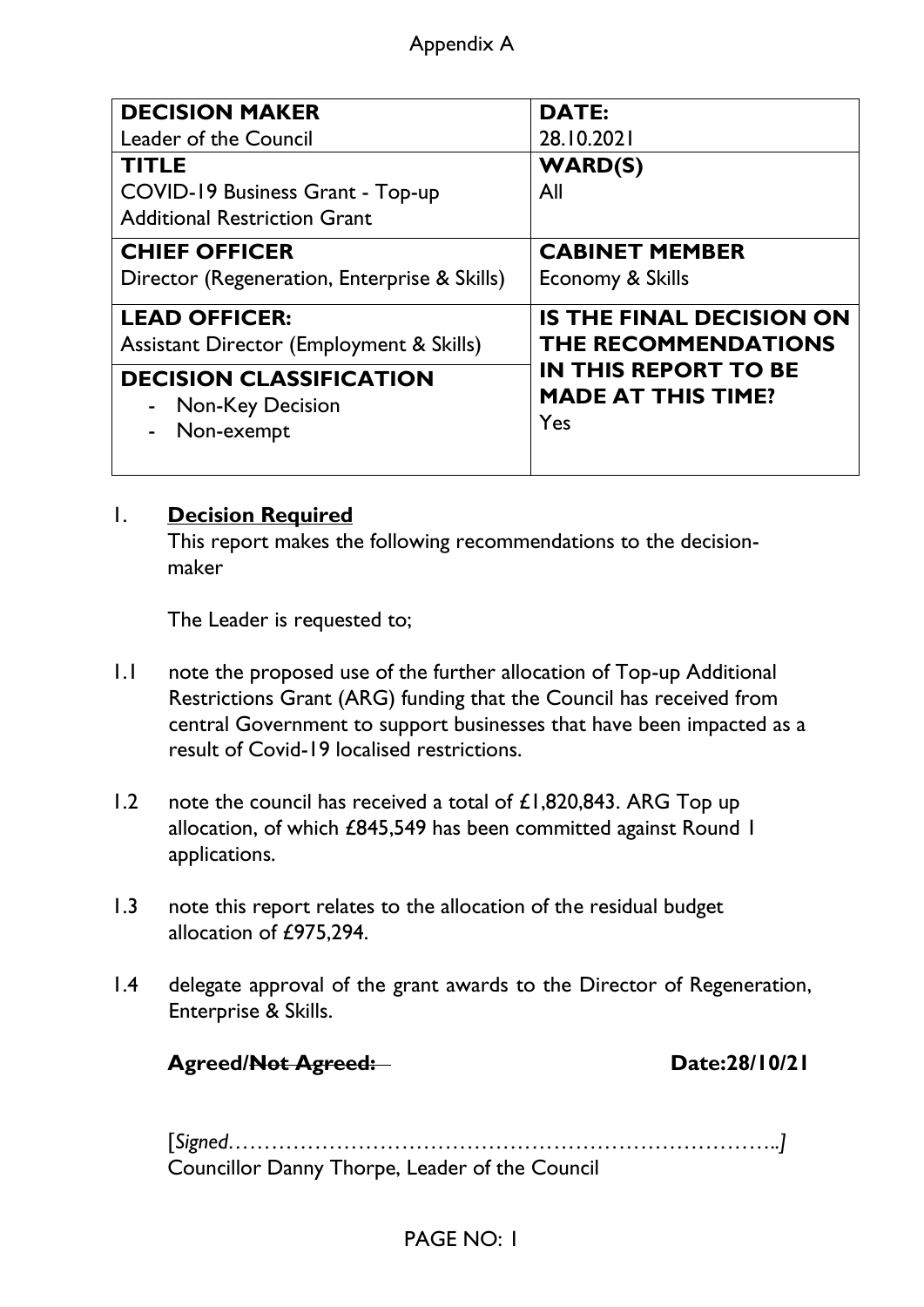## 2. **Links to the Royal Greenwich high level objectives**

- 2.1 This report relates to the Council's agreed high-level objectives as follows:
	- Economic Prosperity for All
	- A Strong Vibrant and Well-run Borough
- 2.2 The awarding of grants to businesses will help local businesses to continue to operate in the short term and remain viable and sustainable in the long term all of which will assist in aiding the recovery of business post the COVD 19 pandemic and achieving the broad objectives mentioned above.

# 3. **Purpose of Report and Executive Summary**

3.1 To seek approval to spend the remainder of the second tranche of Topup Additional Restrictions Grant funding (amounting to £975,294) using the approach set out within section 5 of this report to support businesses affected by the Covid-19 restrictions and to aid the recovery of the local business base.

### 4. **Introduction and Background**

- 4.1. On 3 November 2020 the Government issued guidance on 4 grant schemes one of which was the Additional Restrictions Grant (ARG), a discretionary scheme designed to assist businesses adversely affected by Covid-19 with funding of £8.3M allocated to Royal Borough of Greenwich.
- 4.2. Following approval regarding the process for administering this funding and the grant payment levels to be made to businesses that were eligible to receive a grant through this scheme, the application window was opened on 19<sup>th</sup> November 2020 to resident businesses to apply for a grant under the ARG scheme.
- 4.3. The grants were set to ensure an equitable and proportionate award for all businesses that had been severely impacted by national restrictions, considering whether business had ongoing fixed property costs: if it was mandated to close or could remain open: and if they were eligible for other nationally set local restriction grants.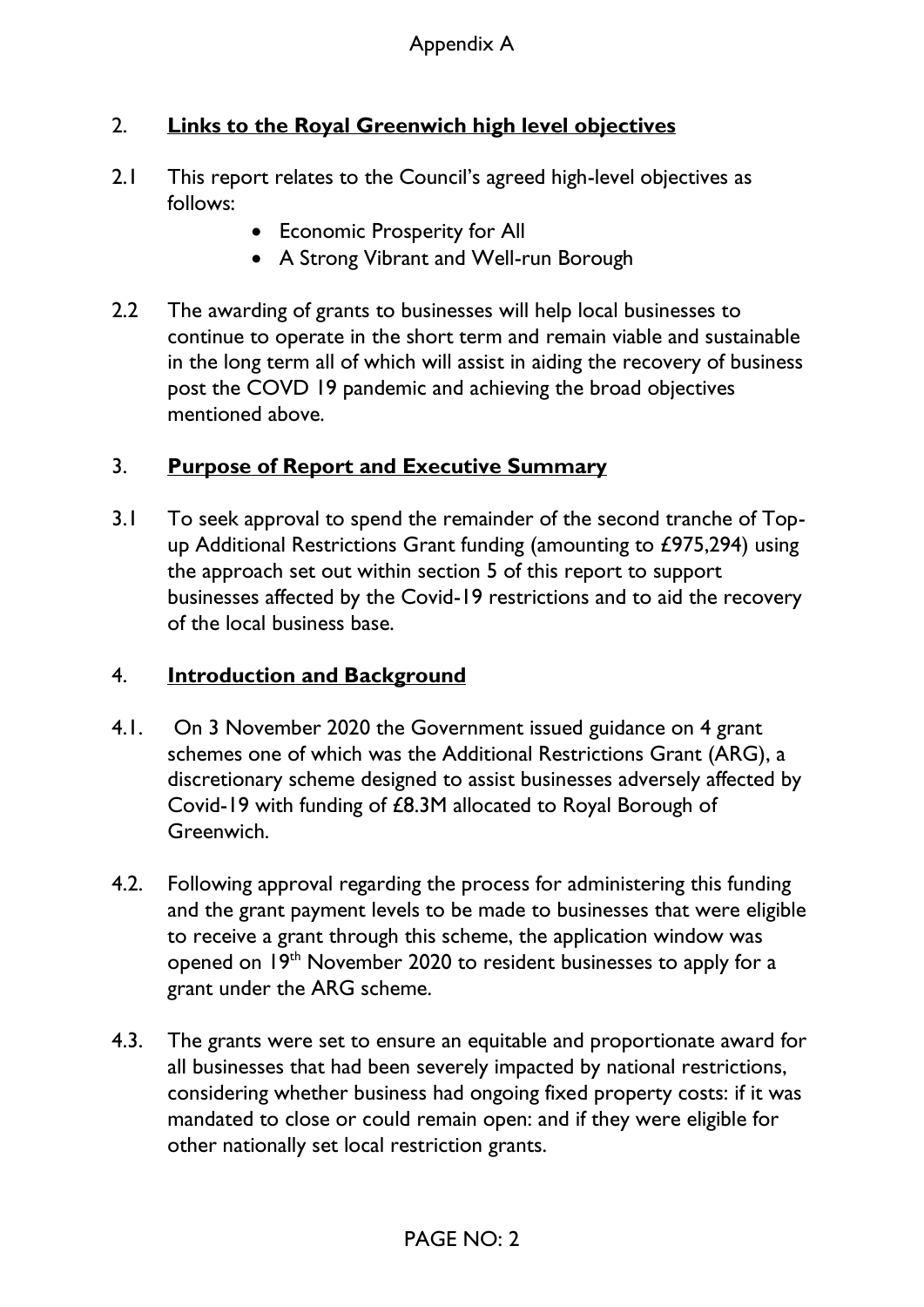- 4.4. On 5 January 2021, the Government announced a further £500m to be made available to local authorities through a top-up to the Additional Restrictions Grant of which £2,557,804 had been allocated to the Royal Borough of Greenwich.
- 4.5. On 10 June 2021 the combined allocation of funding amounting to £8,316,644 was fully spent through grant payments made to businesses.
- 4.6. The table below sets outs the funding position and the number of grants paid against the funding that had been received.

| Name of             | <b>Grants</b>  | <b>Grants</b> | <b>Total</b>  | <b>Balance</b> | %            |
|---------------------|----------------|---------------|---------------|----------------|--------------|
| Grant               | Paid           | Paid $(f)$    | <b>Budget</b> |                | <b>Spend</b> |
| <b>Scheme</b>       |                |               |               |                |              |
| <b>Additional</b>   |                |               |               |                |              |
| <b>Restrictions</b> |                |               |               |                |              |
| <b>Grants (ARG)</b> | 2,213          | 3,828,942     | 5,758,840     | $-9,432$       | 100%         |
| <b>Additional</b>   |                |               |               |                |              |
| <b>Restrictions</b> |                |               |               |                |              |
| <b>Grants (ARG)</b> |                |               |               |                |              |
| <b>Top Up</b>       |                |               |               |                |              |
| payment             | 605            | 2,557,804     | 2,557,804     | $\mathbf 0$    | 100%         |
| <b>Hospitality</b>  |                |               |               |                |              |
| <b>Recovery</b>     |                |               |               |                |              |
| <b>Grant - (RBG</b> |                |               |               |                |              |
| scheme              |                |               |               |                |              |
| funded              |                |               |               |                |              |
| through the         |                |               |               |                |              |
| <b>ARG</b>          |                |               |               |                |              |
| allocation of       |                |               |               |                |              |
| funding)            | 258            | 1,012,000     |               |                |              |
| <b>Sector</b>       |                |               |               |                |              |
| <b>Recovery</b>     |                |               |               |                |              |
| <b>Grant - (RBG</b> |                |               |               |                |              |
| scheme              |                |               |               |                |              |
| funded              |                |               |               |                |              |
| through the         |                |               |               |                |              |
| <b>ARG</b>          |                |               |               |                |              |
| allocation of       |                |               |               |                |              |
| funding)            | 13             | 925,000       |               |                |              |
| <b>ARG Business</b> |                |               |               |                |              |
| <b>Support</b>      | $\overline{4}$ | 2,330         |               |                |              |
| <b>Totals</b>       | 3,093          | 8,326,076     | 8,316,644     | $-9,432$       |              |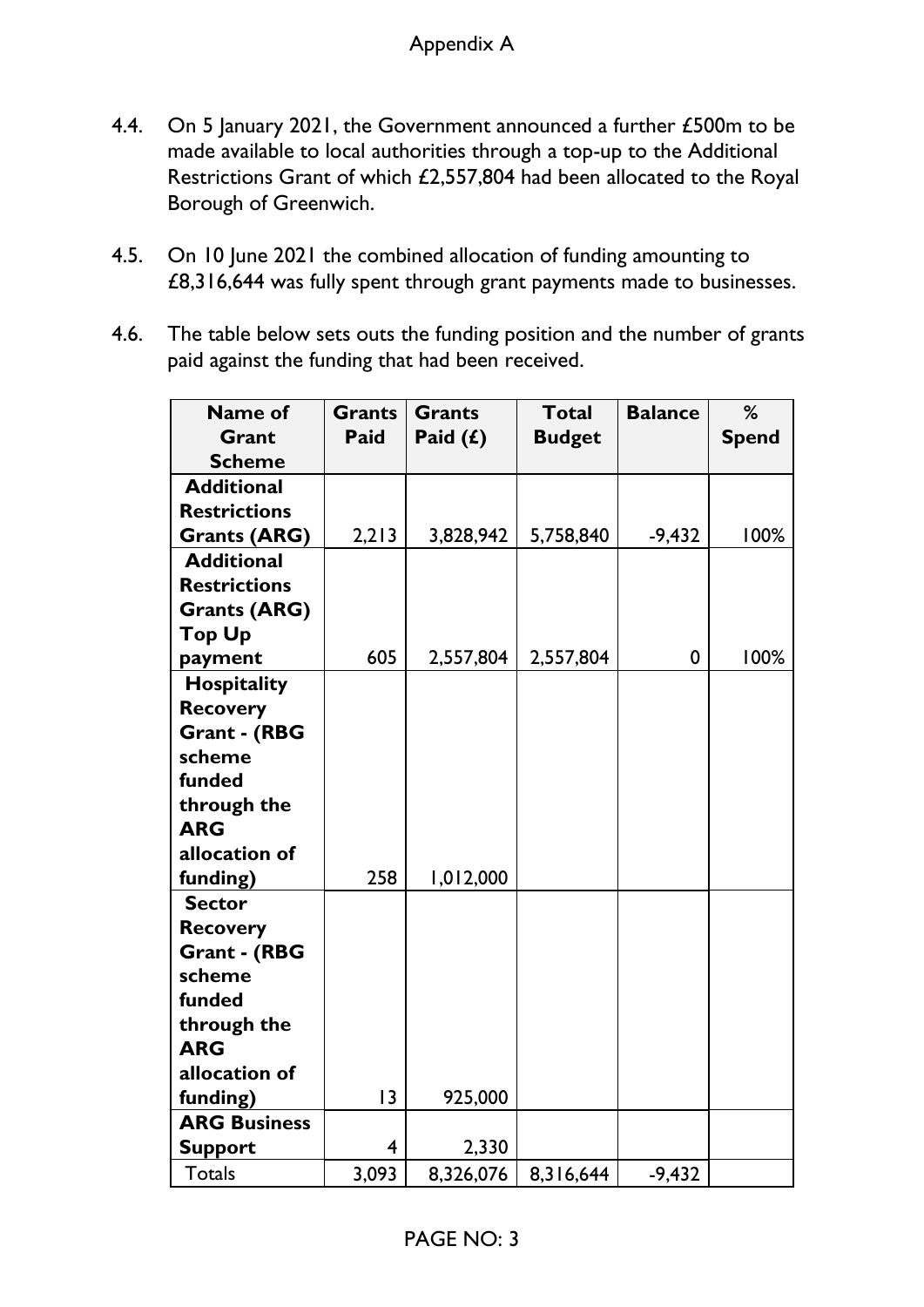### Appendix A

- 4.7. On 3 March 2021, the Government announced that a further £425m funding would be made available, through a conditional second top-up to the Additional Restrictions Grant from 1 April 2021. Through the guidance issued, it was identified that local authorities would only be able to access the additional funding subject to their meeting the necessary conditions which required that the whole amount of the previous funding allocation was spent by 30 June 2021.
- 4.8. The indicative grant allocation for RBG for the second ARG grant Topup award was £1,820,843. To claim this amount, proof needed to be provided to BEIS that all of the funding received by RBG under the ARG scheme had been fully spent by 30 June 2021.
- 4.9. It should be noted that in order to get the additional top up funding we had to show on the central government Delta returns, we had spent the funds in full. As a result, we overspent by £9,432 which would be off set against future allocation as set out in Section 1.2.
- 4.10. This report now proposes amendments to the scheme to allocate the next tranche of ARG Top-up grant set out in section 5 below.
- 4.11. It is proposed that part of the funding is used for the following:
- 4.12. To make ARG payments to those businesses that had submitted an application under the ARG scheme before the application window was closed but were unable to be paid as the funding was exhausted.
- 4.13. To make payments under the Hospitality Recovery Grant scheme (which is financed through the ARG pot of funding) to those businesses that had submitted an application before the application window was closed but were unable to be paid as the funding was exhausted
- 4.14. To make payments under the Sector Recovery Grant scheme (which is financed through the ARG pot of funding) to those businesses that had submitted an application before the application window was closed but were unable to be paid as the funding was exhausted
- 4.15. There was a high number of applications there were received for the various ARG funded schemes. Business awareness was helped by active marketing which encouraged eligible businesses to apply. Consequently not all these applications could be funded through the existing allocation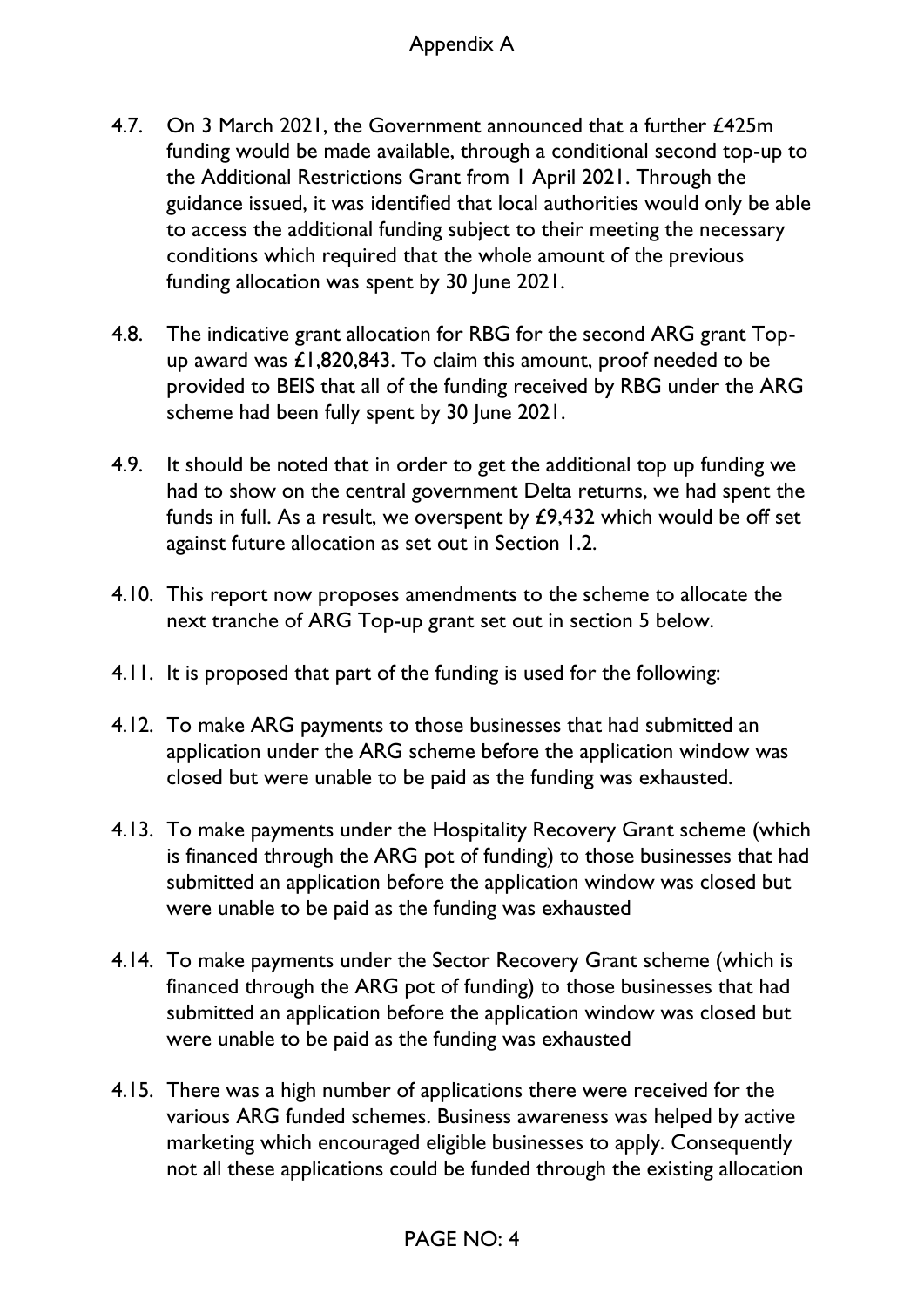### Appendix A

of ARG funding. The table below shows the estimated budget forecast based upon the applications yet to be determined and approved for payment

| <b>Scheme</b>                                                   | <b>Number of</b><br><b>Applications</b> | <b>Forecasted</b><br>spend |
|-----------------------------------------------------------------|-----------------------------------------|----------------------------|
| Additional<br><b>Restrictions Grant</b>                         | 59                                      | £472,118                   |
| Hospitality<br><b>Recovery Grant</b><br>(Funded through<br>ARG) | 26                                      | £163,999                   |
| <b>Sector Recovery</b><br><b>Grant</b> (Funded<br>through ARG)  | 4                                       | £200,000                   |
| <b>Total</b>                                                    | 89                                      | £836,117                   |

4.16. The total commitment that needs to be considered before any scheme can be determined is as follows;

| <b>Balance</b>              | £975,294   |
|-----------------------------|------------|
| <b>Total Committed</b>      | £845,549   |
| overspend of                | £9.432     |
| Current commitment £836,117 |            |
| 4.17. Allocated ARG         | £1,820,843 |

- 4.18. **To reopen the ARG, HRG, and SRG** application window for a limited period of time say four weeks from the approval of this report, to allow businesses that failed to submit an application before the application window closed a final opportunity to access financial assistance, to support their recovery.
- 4.19. **High Street Recovery Grants –** This programme will provide grant funding of £10,000 to small business who are signed up to a minimum of a 12-month lease as vacant possession since the  $1<sup>st</sup>$  lune 2020 but who has not been able to access a grant through the Local Restrictions Support Grant, Restart of ARG schemes. This would be subject to evidence being provided in the form of a lease agreement.
- 4.20. **Business Resilience Grants –** This programme will offer £10,000 to support business adaptation, resilience and innovation. Businesses would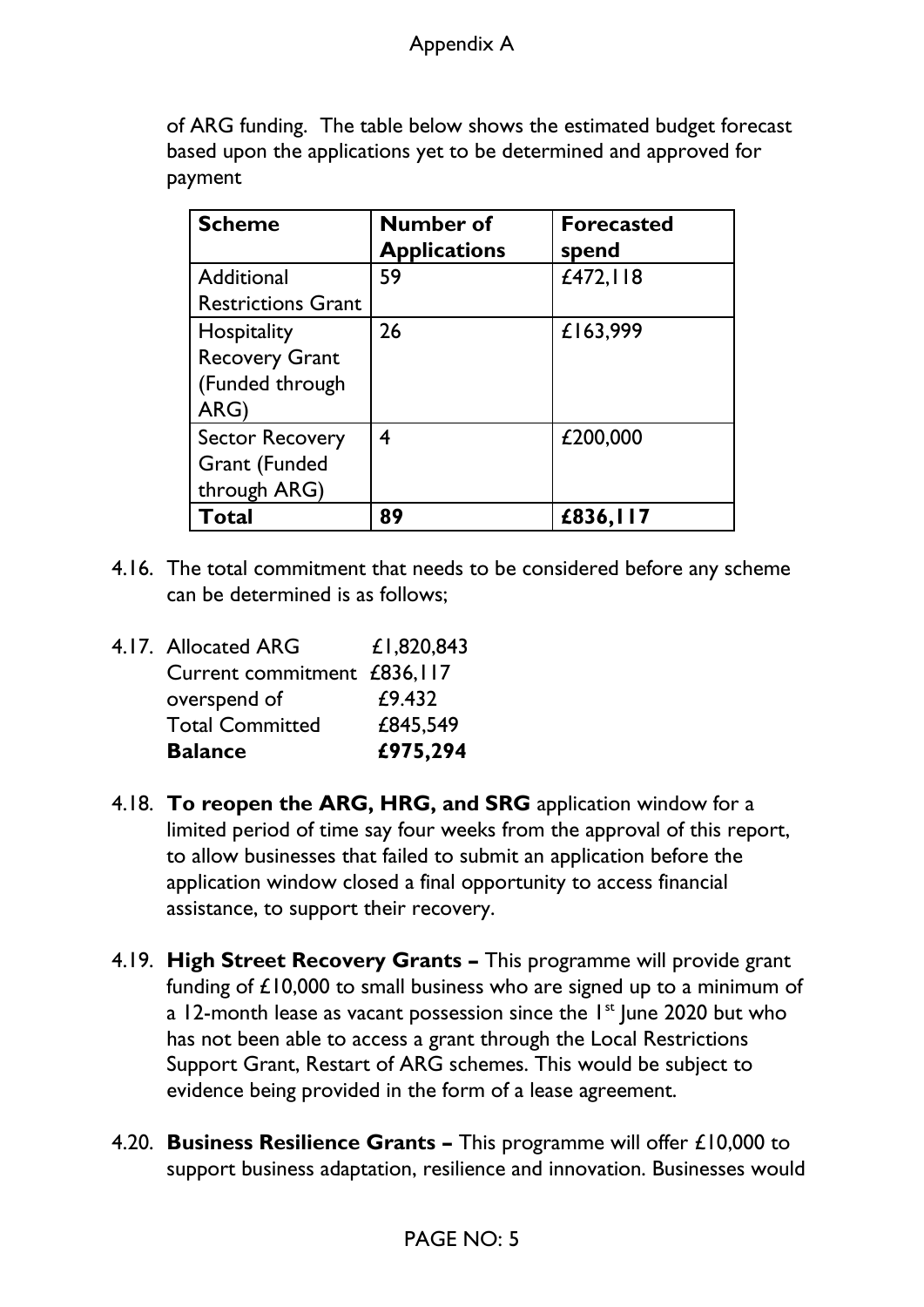complete an application form similar to the sector recovery grant outlining how the grant would either aid in the creation of jobs, or improving productivity or processes. an example could be as a result of the pandemic a business may need to secure alternative premises eg downsizing or upsizing.

- 4.21. **Business Support Grants –** This will be delivered through the Sector Recovery Grant targeted towards supporting particular sectors or business area to assist busine. ss growth and new employment creation. This could also include the extension of Street eats in areas that currently do not have e.g. Thamesmead
- 4.22. The defrayment of grant payments to be made from the second Top-up ARG award will be contained within the allocated budget of £1,820,843 that was received on 16 July and sent out within the grant offer letter from BEIS dated 21 July 2021. When the full budget has been allocated this particular discretionary scheme will be closed. All payments for this scheme need to be defrayed by the 30th of March 2022.

## 5. **Available Options**

- 5.1 **Do nothing** There is no requirement for local authorities to take up the additional Top up ARG award, however, Greenwich businesses have been severely affected by Covid-19 and the impacts of the related restrictions. If expenditure of the available funds is not approved then local businesses would be unable to benefit from the national government support which may subsequently lead to business closures.
- 5.2 Doing nothing is not an option because if the funds are not used. the money will be returned to the government and we would have missed an opportunity to support businesses in the Royal Borough of Greenwich from recovering from the pandemic.
- 5.3 **Option 1 Reopen the ARG, HRG, and SRG application window** – use all the funding to focus on these three areas until all of the £975,294 is spent.
- 5.4 This will ensure that those businesses that qualify will get the support that they need. It is also a tried and tested process and as can be seen from the table in section 4.15 showing the commitments already ready to be paid. To implement this option we would simply have to reopen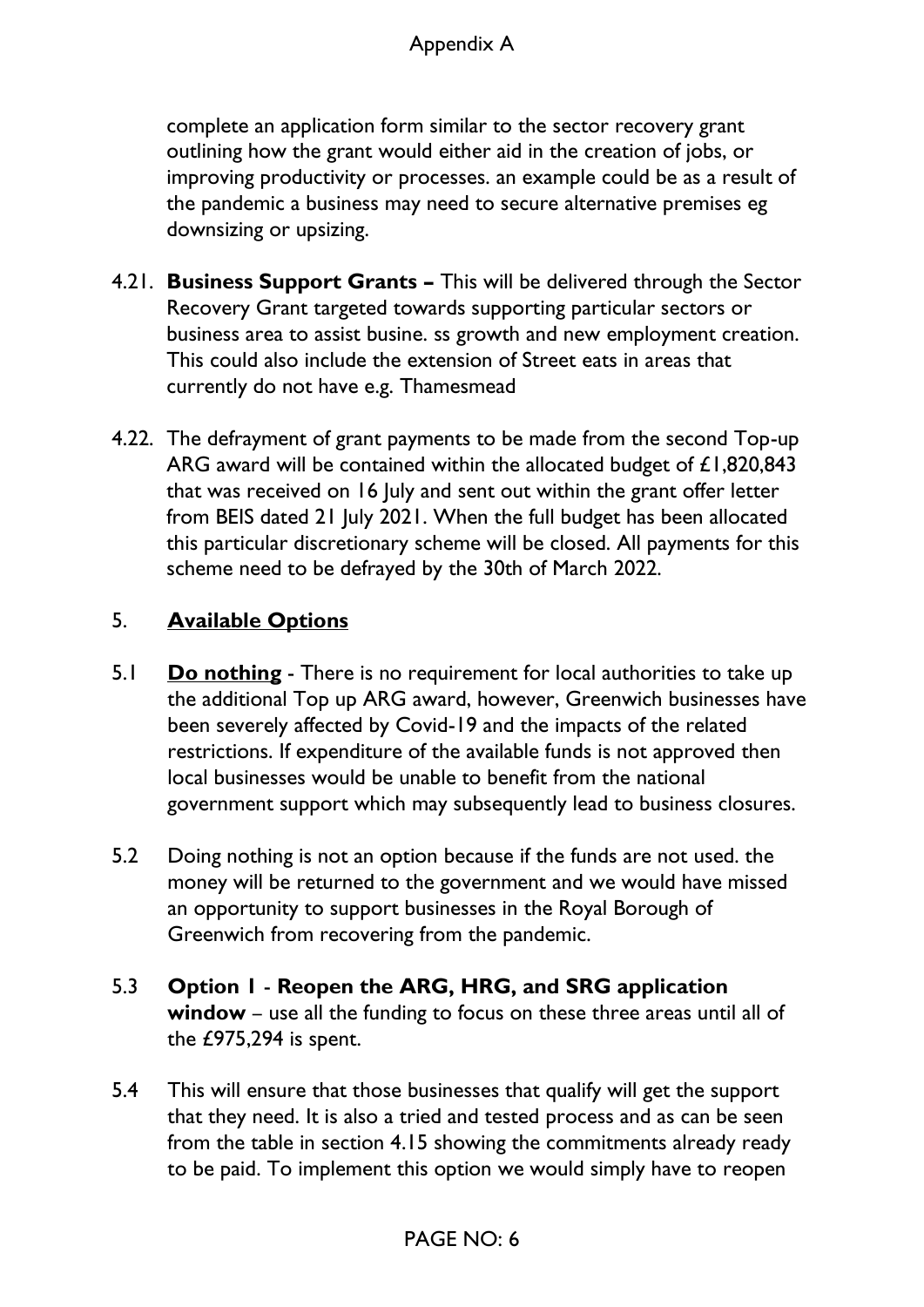the online application form and inform the businesses that the scheme has relaunched. There are therefore no significant resourcing implications.

5.5 **Option 2** – To undertake a combination of all the suggested proposals set out in section 4.18 to 4.21 until all the funding of £975,294 is spent. An indicative figure has been provided for each item and suggested budgets for each theme are as follows:

| <u>budgets</u> for each theme are as follows. |          |
|-----------------------------------------------|----------|
| ARG, HRG, & SRG -                             | £275,294 |
| <b>High Street Recovery Grant</b>             | £250,000 |
| <b>Business Resilience Grant</b>              | £250,000 |
| <b>Business Support Grant</b>                 | £200,000 |
| Total                                         | £975,294 |
|                                               |          |

5.6 The preferred option is Option 2. This allows an expansion on option 1 with additional targeted business support ideas which enable a fuller expanse of ideas to be used ensuring the maximization of the funds and the expansion of its impact on businesses within the area.

## 6. **Preferred Option**

- 6.1 The option being recommended is based on the existing scheme with some specific targeted work that will see businesses thrive.
- 6.2 There will an application form for each area based on the existing forms. One with a dropdown menu enabling a business to apply for the grant most suitable for them. The High Street Recovery Grant will focus on business based in the high streets of our town centres who want to or have moved to larger or smaller premises on the high street – creating jobs, expanding the floor area of trade, being innovative by trying new processes.
- 6.3 The grant support which will support recovery and resilience, aligns to local and London Priorities, It will also complement the High Streets For All scheme – in Greenwich, The Future High Streets for all Scheme in Woolwich and many other programmes taking place in the local town centres.
- 6.4 This approach will also safeguard jobs, focus investment, stimulate footfall in our town centres, our high streets and the areas hardest hit by the pandemic.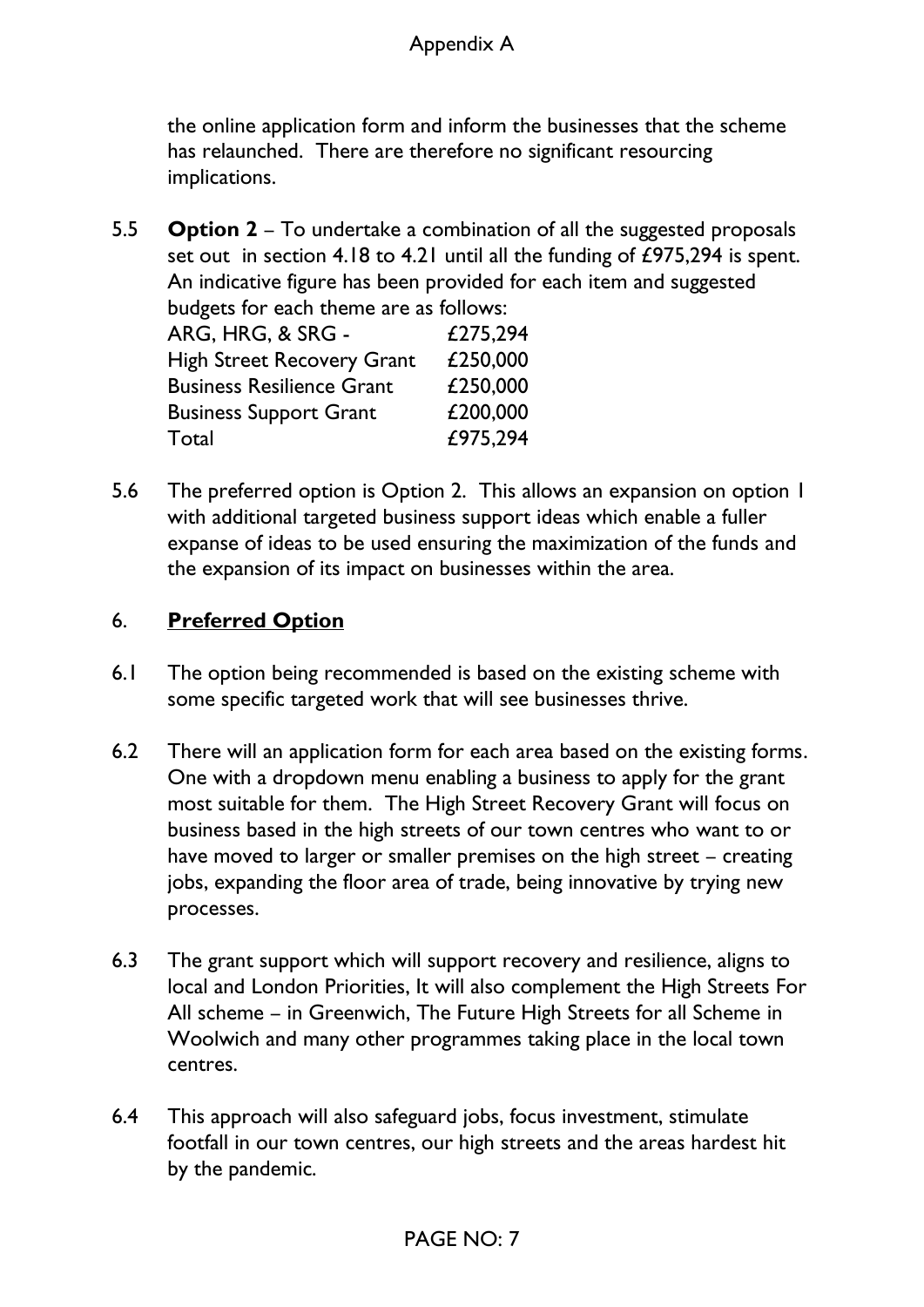6.5 This option is the best option of those described because it expands on tried and tested methods and also targets areas that have been identified through the existing schemes

### 7. **Reasons for Recommendations**

- 7.1 This proposal supports the local economy and will encourage growth and potentially footfall within the Town Centres.
- 7.2 Feedback from Businesses who have received the grant have helped shaped the development of this additional grant.
- 7.3 To date the Business Grants have ensured that a number of businesses have continued trading throughout the pandemic with a number growing so the options within this report will only strengthen this position.

### 8 **Consultation Results**

- 8.1 There is no duty to consult however we have undertaken some informal consultation with Business Support Organisations such as SEE, FSB and the Chamber of Commerce which have helped shape the proposal.
- 8.2 The Business team have dealt with numerous emails and queries around the business grants in particular around businesses wanting to increase or expand on what they do – this forms the basis of the Business Resilience Grant and the High Street Recovery Grant.

## 9 **Next Steps: Communication and Implementation of the Decision**

- 9.1 Following approval to progress with the approach outlined within this, report action will be taken to Launch the new scheme with a new online application form. Applications submitted will be vetted by the Business Team, then referred to Business Rates and Anti-Fraud to carry out the requisite due diligence checks before being cleared and approved for payment.
- 9.2 Officers will request daily reports directly from the payments team. This will be live data on payments approved, payments made, payments blocked and the budget balance. Furthermore, final reconciliation checks

### PAGE NO: 8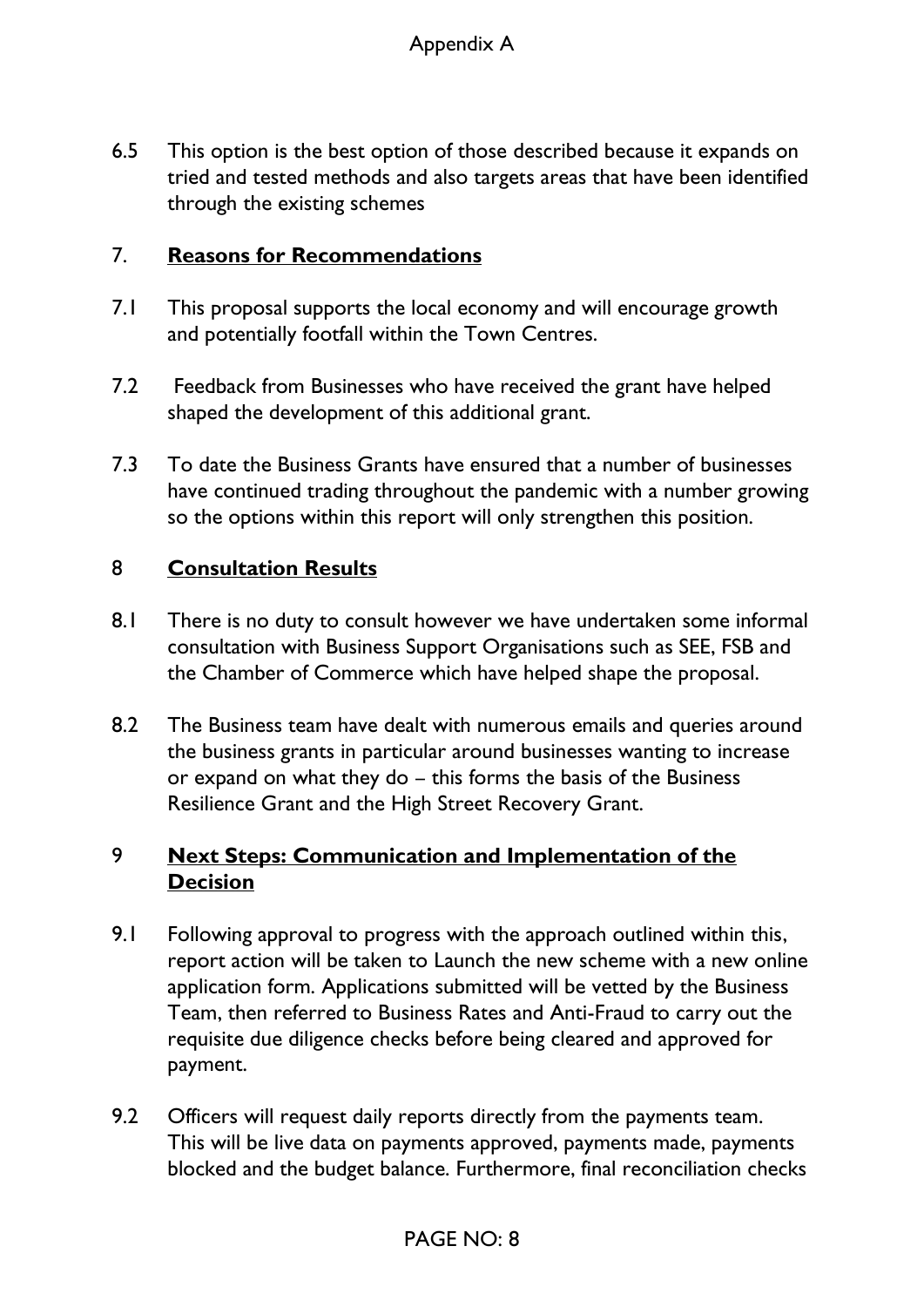will be carried out to ensure there is sufficient funding for final payments when the budget is 90% spent. In this way we aim to avoid the risk of an overspend.

9.3 The scheme will be promoted through the normal channels which included and are not limited to email alerts, direct mailing through the various support networks etc.

| <b>Issue</b>                               | <b>Implications</b>                                                                                                                                                                                                                                                                                                                                          | <b>Sign-off</b>                                                         |
|--------------------------------------------|--------------------------------------------------------------------------------------------------------------------------------------------------------------------------------------------------------------------------------------------------------------------------------------------------------------------------------------------------------------|-------------------------------------------------------------------------|
| <b>Legal including</b><br>Human Rights Act | Section 1 of the Localism Act 2011,<br>the Council has power to do<br>anything that individuals generally<br>may do. This includes the payment of<br>grants.                                                                                                                                                                                                 | Azuka Onuorah<br>Head of Legal<br><b>Services</b><br>II October<br>2021 |
|                                            | Under Part 3 (Responsibility for<br>Functions) of the Council's<br>Constitution, the power to make<br>grants is delegated to either the<br>Leader, relevant Cabinet<br>Member or Chief Officer depending<br>upon the value. Given the overall<br>amount of the grant funding, the<br>Leader is authorised to agree the<br>recommendations in paragraph<br>Ι. |                                                                         |
|                                            | Under section 101 of the Local<br>Government Act 1972 the Council<br>may delegate its powers (except<br>those incapable of delegation) to a<br>committee or an officer therefore<br>the Leader may make the delegation<br>to the Director of Regeneration and<br>Skills.                                                                                     |                                                                         |
| <b>Finance and</b><br>other resources      | The Authority has received a total of<br>£1,820,843 Additional Restrictions<br>Grant Top-up allocation, of which an<br>estimated £845,549 has been                                                                                                                                                                                                           | <b>Sue Rock</b><br>Accountancy<br><b>Business</b><br>Change<br>Manager  |

10. **Cross-Cutting Issues and Implications**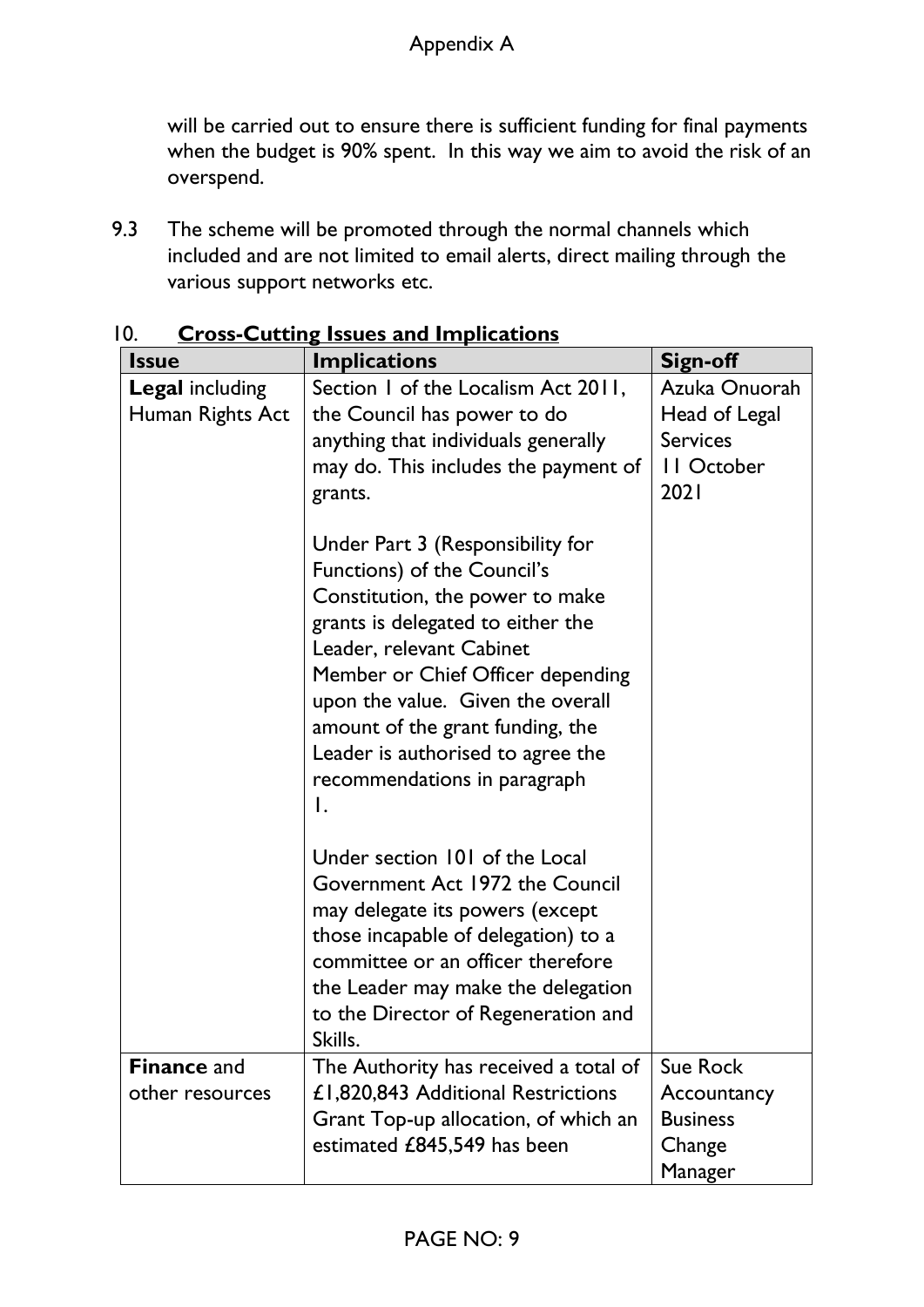|                   | committed against Round 1               | 24/09/2021          |
|-------------------|-----------------------------------------|---------------------|
|                   | applications.                           |                     |
|                   |                                         |                     |
|                   | This report sets out proposals to       |                     |
|                   | allocate the residual budget            |                     |
|                   | allocation of £975,294. All payments    |                     |
|                   | for this scheme are to be defrayed by   |                     |
|                   | the 30th of March 2022.                 |                     |
|                   |                                         |                     |
| <b>Equalities</b> | The decisions recommended through       | Patricia Salami,    |
|                   | this paper have a remote or low         | Interim Head of     |
|                   | relevance to the substance of the       | <b>Business</b>     |
|                   | Equality Act. There is no apparent      | Engagement and      |
|                   | equality impact on end users. An        | <b>Town Centres</b> |
|                   | initial assessment indicates that those | 7 October           |
|                   | with protected characteristics are      | 2021                |
|                   | not likely to be disproportionately     |                     |
|                   | affected by the proposals. There is     |                     |
|                   | no evidence that any group with         |                     |
|                   | protected characteristics is            |                     |
|                   | disproportionately represented          |                     |
|                   | within the Business community.          |                     |
|                   | The Equality and Equity Charter of      |                     |
|                   | the Royal Borough of Greenwich          |                     |
|                   | states that it is a vibrant borough     |                     |
|                   | with a growing diverse population.      |                     |
|                   | There is an ambition to create a        |                     |
|                   | fairer, safer, accessible and inclusive |                     |
|                   | borough where everyone feels they       |                     |
|                   | belong, has a voice and an equal        |                     |
|                   | opportunity to succeed and thrive.      |                     |
|                   |                                         |                     |
|                   | The dispersal of grants in the manner   |                     |
|                   | proposed will assist in achieving       |                     |
|                   | these objectives.                       |                     |
| Climate change    | The grants are to aid business          | Patricia Salami,    |
|                   | viability in meeting on-going           | Interim Head of     |
|                   | operational business costs during a     | <b>Business</b>     |
|                   | period of zero or much reduced          | Engagement and      |
|                   | income. As such the grants will have    | <b>Town Centres</b> |
|                   | limited direct benefit in terms of      |                     |
|                   | environmental impacts, such as          | 7 October           |
|                   | carbon emissions reduction. The         | 2021                |